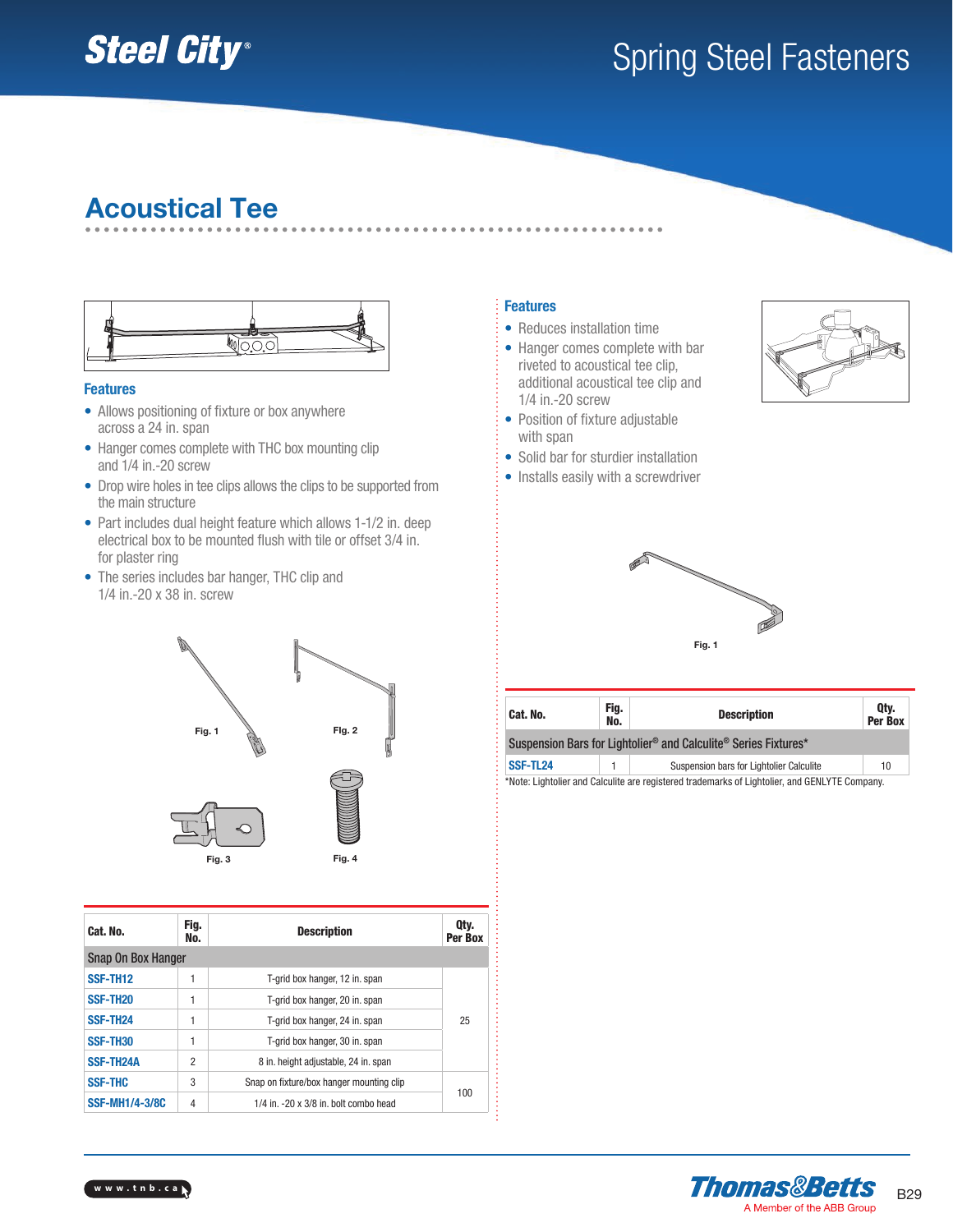

## Spring Steel Fasteners

## Acoustical Tee



### **Features**

• Enlarged tab allows for easy positioning of the clip over the tee bar

- Gives a positive method of supporting troffers and lay-ins
- Fits round or rectangular head tee bar
- No installation tools required

- Easy to assemble, one piece construction
- Provides independent support for fixtures
- Washer wing nut included
- Static load limit 65 lb.
- No installation tools required







| Cat. No.       | Fig.<br>No.                        | <b>Description</b>         | Qty.<br>Per Box |  |  |  |
|----------------|------------------------------------|----------------------------|-----------------|--|--|--|
|                | <b>Light Fixture Support Clips</b> |                            |                 |  |  |  |
| <b>SSF-TFC</b> |                                    | Light fixture support clip | 100             |  |  |  |

| Fig.<br>Cat. No.<br>No.          |  | <b>Description</b>                         | <b>Static Load</b><br>Limit | Qty.<br>Per Box |  |  |
|----------------------------------|--|--------------------------------------------|-----------------------------|-----------------|--|--|
| <b>Independent Support Clips</b> |  |                                            |                             |                 |  |  |
| <b>SSF-TS5/8</b>                 |  | Grid size 15/16 in., stud length 5/8 in.   |                             |                 |  |  |
| SSF-TS <sub>2</sub>              |  | Grid size 15/16 in., stud length 2 in.     | 65                          | 100             |  |  |
| <b>SSF-TS1 1/2</b>               |  | Grid size 15/16 in., stud length 1-1/2 in. |                             |                 |  |  |



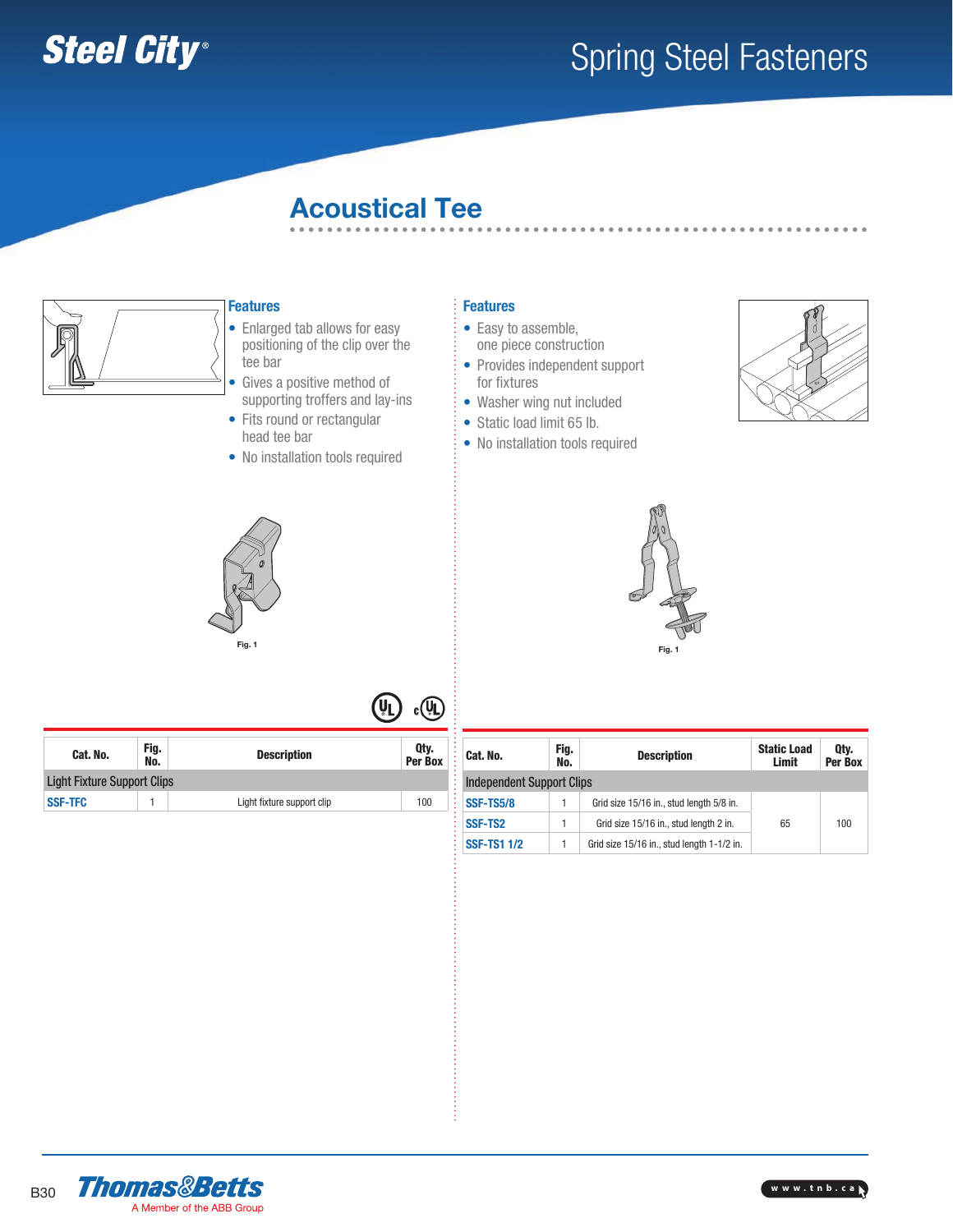# **Steel City®**

# Spring Steel Fasteners

## Acoustical Tee



### **Features**

- Provide support for conduit and outlet boxes above acoustical tee bar
- TCH and TCV Series provide both horizontal and vertical support
- Available with 1/4 in.-20 thread impression or plain hole
- No installation tools required

- Provides supporting conduit and outlet boxes above acoustical tee bar
- TCH and TCV Series provide both horizontal and vertical support
- Available with 1/4 in.-20 thread impression or plain hole
- No installation tools required









| Cat. No.                             | Fig.<br>No.    | <b>Description</b>                                                            | Qty.<br>Per Box |  |  |
|--------------------------------------|----------------|-------------------------------------------------------------------------------|-----------------|--|--|
| <b>Electrical Component Supports</b> |                |                                                                               |                 |  |  |
| <b>SSF-TCH</b>                       |                | Top mount T-bar fastener with plain hole                                      |                 |  |  |
| <b>SSF-TCHT</b>                      |                | Top mount T-bar fastener with 1/4 in. -20<br>thread impression                | 100             |  |  |
| SSF-TCH-S1/2                         | $\overline{2}$ | Acoustical clip with top mounted<br>snap-in conduit clip for 1/2 in. conduit  |                 |  |  |
| SSF-TCH-S3/4<br>$\overline{2}$       |                | Acoustical clip with top mounted<br>snap-in conduit clip for 3/4 in. conduit  |                 |  |  |
| <b>SSF-TCH-S1</b><br>$\overline{2}$  |                | Acoustical clip with top mounted<br>snap-in conduit clip for 1 in. conduit    | 25              |  |  |
| <b>SSF-TCH-C1/2 3/4</b><br>3         |                | Acoustical clip with top mounted<br>conduit clip for 1/2 in. -3/4 in. conduit |                 |  |  |

| Cat. No.                             | Fig.<br>No.      | <b>Description</b>                                                             | Qty.<br>Per Box |  |
|--------------------------------------|------------------|--------------------------------------------------------------------------------|-----------------|--|
| <b>Electrical Component Supports</b> |                  |                                                                                |                 |  |
| <b>SSF-TCV</b>                       | 4                | Side mount T-bar fastener with plain hole                                      | 100             |  |
| <b>SSF-TCVT</b>                      | 4                | Side mount T-bar fastener with 1/4 in. -20<br>thread impression                |                 |  |
| SSF-TCV-S1/2                         | 5                | Acoustical clip with side mounted conduit<br>clip for 1/2 in. conduit          |                 |  |
| SSF-TCV-S3/4                         | 5                | Acoustical clip with side mounted conduit<br>clip for 3/4 in. conduit          | 25              |  |
| <b>SSF-TCV-S1</b>                    | 5                | Acoustical clip with side mounted conduit<br>clip for 1 in. conduit            |                 |  |
| <b>SSF-TCV-C1/2 3/4</b>              | $\boldsymbol{6}$ | Acoustical clip with side mounted conduit<br>clip for 1/2 in. -3/4 in. conduit |                 |  |



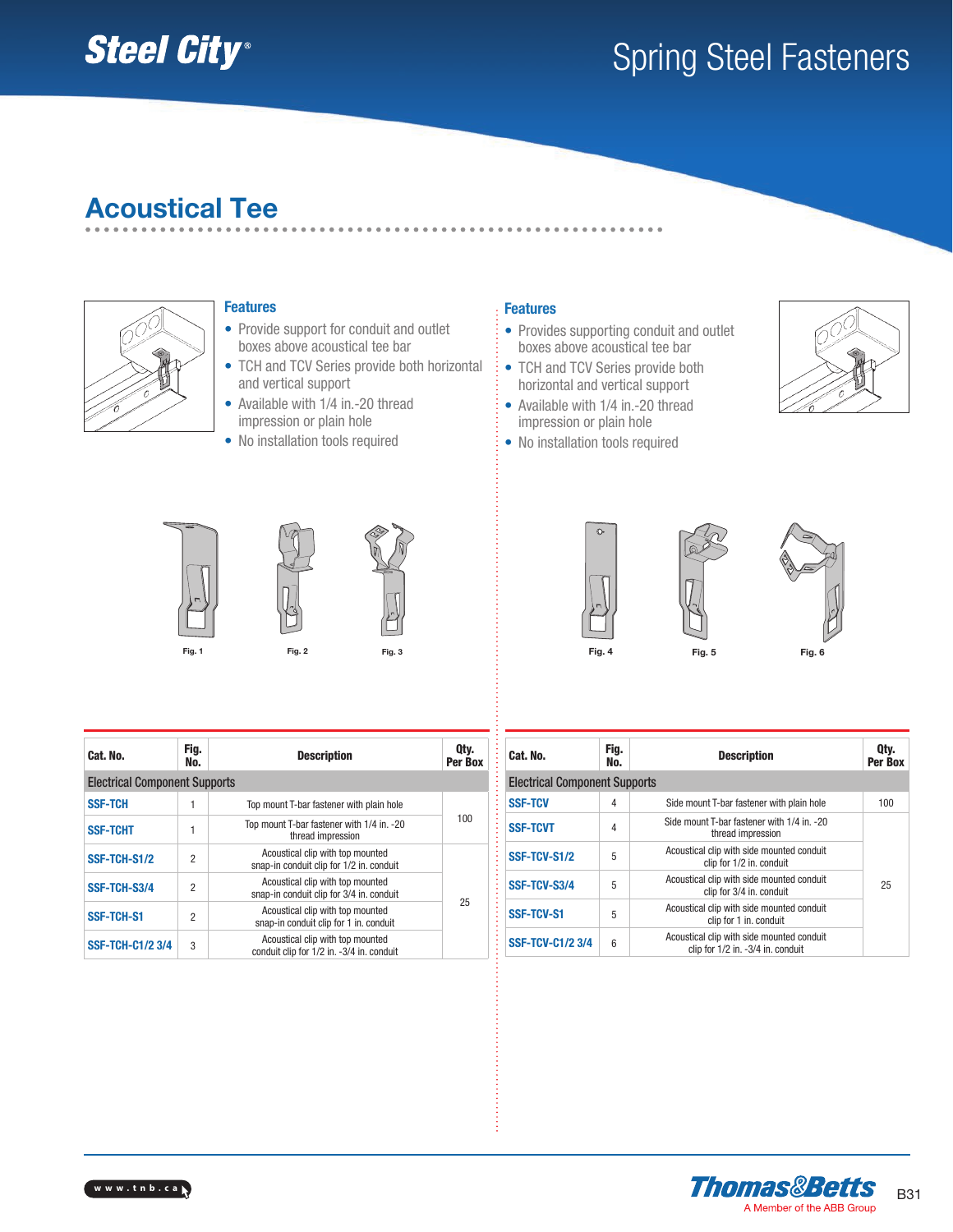

## Spring Steel Fasteners

## Acoustical Tee



### Features

- Supports boxes and conduit above acoustical tee with height adjustments from 4-1/4 in. through 7-1/4 in.
- Attaches to conduit clips with thread impressions at required height
- Assemblies available for pre-set conduit locations
- TA7-S assemblies are furnished with the TA7 bracket, the conduit clip with thread impressions and 1/4 in.-20 cap screw



| Fig. 1                                    |                | Fig. 3*<br>Fig. 2                             |                 |
|-------------------------------------------|----------------|-----------------------------------------------|-----------------|
| Cat. No.                                  | Fig.<br>No.    | <b>Description</b>                            | Qty.<br>Per Box |
| <b>Adjustable Box and Conduit Bracket</b> |                |                                               |                 |
| <b>SSF-TA7</b>                            |                | Adjustable box and conduit support for T-grid | 50              |
| <b>SSF-TA7-S1/2</b>                       | $\overline{2}$ | For T-grid, with 1/2 in. snap-in conduit clip |                 |
| <b>SSF-TA7-S3/4</b>                       | $\overline{2}$ | For T-grid, with 3/4 in. snap-in conduit clip | 25              |
| SSF-TA7-S1                                | $\overline{2}$ | For T-grid, with 1 in. snap-in conduit clip   |                 |

\*Note - For preset location, add location number per Figure 3.

- Provides attachment for dedicated electrical drop wire
- Yellow painted finish for easy identification
- Complies to CEC article 12-918





| Cat. No.                   | Fig.<br>No.    | <b>Description</b>                                     | Qty.<br>Per Box |  |
|----------------------------|----------------|--------------------------------------------------------|-----------------|--|
| <b>Drop Wire Stablizer</b> |                |                                                        |                 |  |
| <b>SSF-TCVYL</b>           |                | Drop wire stabilizer, #12 through #8 drop wire         |                 |  |
| <b>SSF-TCVYL-FBUC</b>      | $\overline{2}$ | Drop wire stabilizer, #8 drop wire through 3/8 in. rod | 25              |  |



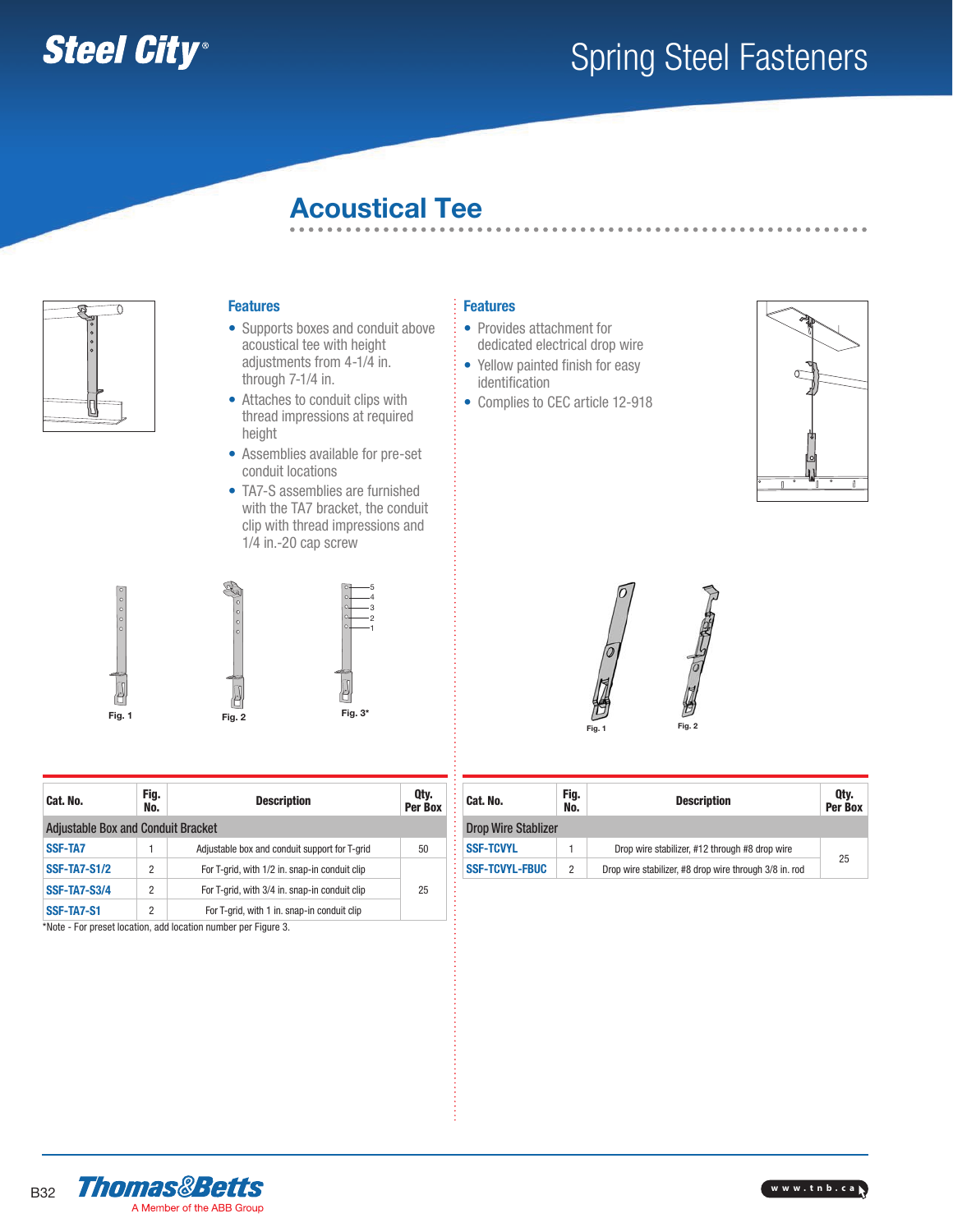

# Spring Steel Fasteners

## Acoustical Tee

#### Features

- Supports electrical fixtures from acoustical tee bar 9/16 in. or 15/16 in. wide
- $1/4$  in.-20 stud  $5/8$  in.,  $1-1/2$  in., 2 in. or 3 in. long
- All T-clips with 1/4 in.-20 studs are furnished with a TWN-1/4 in. wing nut
- All T-clips with #8-32 studs are furnished with a #8-32 pal nut
- No installation tools required





| Cat. No.                                             | Fig.<br>No.    | <b>Description</b>                                          | <b>Static Load</b><br>Limit | Qty.<br>Per Box |
|------------------------------------------------------|----------------|-------------------------------------------------------------|-----------------------------|-----------------|
| <b>Acoustical Tee "Twist On" for Fixture Support</b> |                |                                                             |                             |                 |
| <b>SSF-T15T5/8</b>                                   | 1              | 1/4 in.-20 x 5/8 in. stud, 15/16 in. tee                    | 50                          |                 |
| <b>SSF-T15T5/8WH</b>                                 | 1              | 1/4 in.-20 x 5/8 in. stud, 15/16 in. tee,<br>white finish   | 20                          |                 |
| <b>SSF-T15T1 1/2</b>                                 | 1              | 1/4 in. -20 x 1-1/2 in. stud, 15/16 in. tee                 | 50                          |                 |
| <b>SSF-T15T1 1/2WH</b>                               | 1              | 1/4 in.-20 x 1-1/2 in. stud, 15/16 in. tee,<br>white finish | 20                          |                 |
| <b>SSF-T15T2</b>                                     | 1              | 1/4 in.-20 x 2 in. stud, 15/16 in. tee                      | 50                          |                 |
| <b>SSF-T15T3</b>                                     | 1              | 1/4 in.-20 x 3 in. stud, 15/16 in. tee                      | 50                          | 25              |
| <b>SSF-T15T8-5/8</b>                                 | 1              | #8-32 x 5/8 in. stud, 15/16 in. tee                         | 50                          |                 |
| <b>SSF-T15T8-5/8WH</b>                               | 1              | #8-32 x 3 in. stud, 15/16 in. tee,<br>white finish          | 20                          |                 |
| SSF-T15T8-7/16                                       | 1              | #8-32 x 7/16 in. stud, 15/16 in. tee                        | 50                          |                 |
| <b>SSF-T15T8-7/16WH</b>                              | 1              | #8-32 x 7/16 in. stud, 15/16 in. tee,<br>white finish       | 20                          |                 |
| SSF-T15TSH                                           | $\overline{2}$ | Acoustical tile sign hanger attachment,<br>white finish     | 20                          |                 |